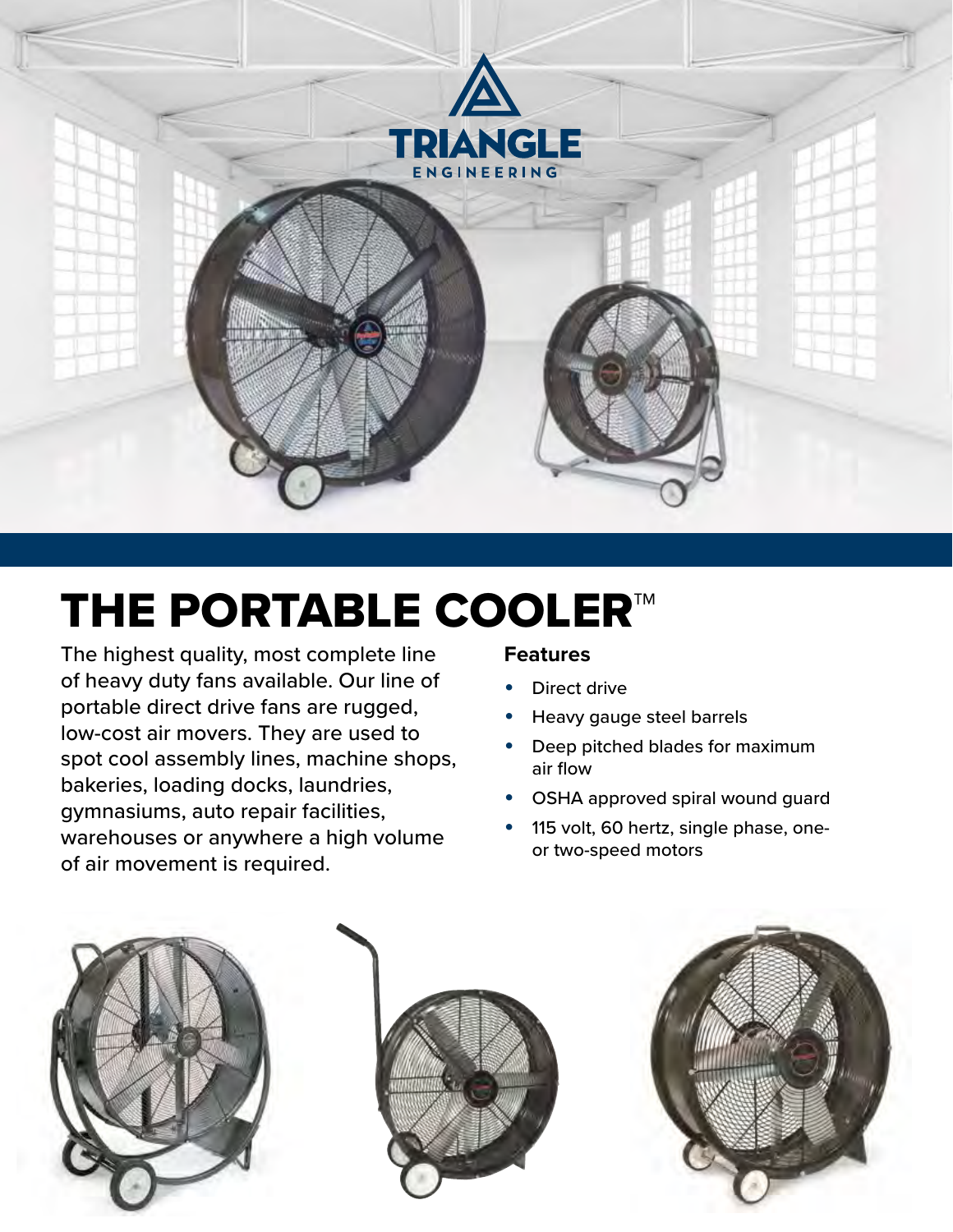

#### PORTABLE COOLER HD

- Tough, rugged and durable
- Deep pitched blades
- Switch Guard

The Portable Cooler HD is one of the most rugged and dependably built, direct drive fans on the market and is engineered to provide long lasting spot cooling for people, products and equipment.

| <b>Model</b> | <b>Blade</b><br><b>Diameter</b> | <b>CFM</b>      | <b>RPM</b> | HP. | <b>Amps</b> | <b>Width</b> | <b>Depth</b> | <b>Height</b> | <b>Approximate</b><br><b>Weight</b> |
|--------------|---------------------------------|-----------------|------------|-----|-------------|--------------|--------------|---------------|-------------------------------------|
| PC3613       | 36"                             | 10,900          | 825        | 1/2 | 6.0         | 39"          | 21"          | 40"           | 111                                 |
| PC3623       | 36"                             | 10,900 / 8,800  | 825/680    | 1/2 | 6.0         | 39"          | 21"          | 40"           | 111                                 |
| PC4213       | 42"                             | 13.600          | 825        | 1/2 | 6.0         | 45"          | 21"          | 46"           | 121                                 |
| PC4223       | 42"                             | 13,600 / 10,500 | 825/680    | 1/2 | 6.0         | 45"          | 21"          | 46"           | 121                                 |
| PC4815       | 48"                             | 19,100          | 850        |     | 9.1         | 51"          | 25"          | 52"           | 193                                 |



## THE PORTABLE COOLER

- Economical cooling
- Durable steel barrel
- Two-speed

The Portable Cooler is our most economical direct drive portable barrel fan. It offers superb airflow in a rugged and easy to move design.

| <b>Model</b> | <b>Blade</b><br><b>Diameter</b> | <b>CFM</b>      | <b>RPM</b> | <b>HP</b> | <b>Amps</b> | <b>Width</b> |     | Depth Height | Approximate<br><b>Weight</b> |
|--------------|---------------------------------|-----------------|------------|-----------|-------------|--------------|-----|--------------|------------------------------|
| QBD3623      | 36"                             | 10,900 / 8,800  | 800/725    | 1/2       | 6.1         | 39"          | 21" | 40"          | 96                           |
| QBD4223      | 42"                             | 13,200 / 10,200 | 800/725    | 1/2       | 6.1         | 45"          | 21" | 45"          | 101                          |

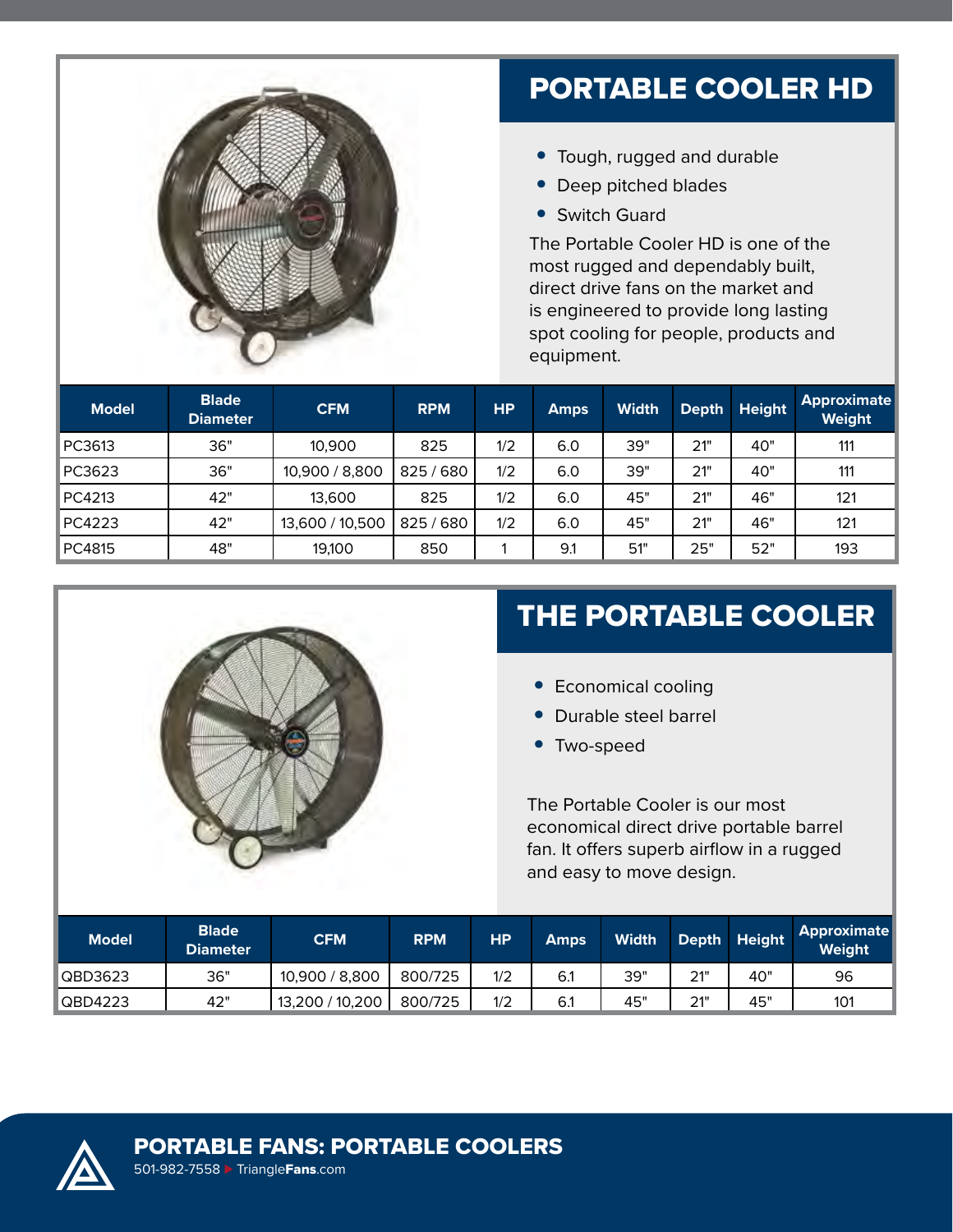

### THE HBPC

- Tough, rugged and durable
- Full width easy grip handle
- Tilts up or down with positive tilt lock knob

The "HBPC" employs the same great design of the Portable Cooler HD while adding a cradle mount, allowing for precise, directional cooling of people, products or equipment.

| <b>Model</b>       | <b>Blade</b><br><b>Diameter</b> | <b>CFM</b>      | <b>RPM</b> | <b>HP</b> | <b>Amps</b> | <b>Width</b> | <b>Depth</b> | <b>Height</b> | Approximate  <br>Weight |
|--------------------|---------------------------------|-----------------|------------|-----------|-------------|--------------|--------------|---------------|-------------------------|
| <b>HBPC3613</b>    | 36"                             | 10,900          | 825        | 1/2       | 6.0         | 45"          | 27"          | 50"           | 192                     |
| <b>HBPC3623</b>    | 36"                             | 10,900 / 8,800  | 825/680    | 1/2       | 6.0         | 45"          | 27"          | 50"           | 192                     |
| <b>HBPC4213</b>    | 42"                             | 13,600          | 825        | 1/2       | 6.0         | 51"          | 27"          | 54"           | 202                     |
| <b>HBPC4213-W*</b> | 42"                             | 13,600          | 825        | 1/2       | 3.0         | 51"          | 27"          | 54"           | 202                     |
| <b>HBPC4223</b>    | 42"                             | 13,600 / 10,500 | 825/680    | 1/2       | 6.0         | 51"          | 27"          | 54"           | 202                     |
| <b>HBPC4815</b>    | 48"                             | 19.100          | 850        |           | 9.1         | 58"          | 27"          | 60"           | 228                     |
| <b>HBPC4815-W*</b> | 48"                             | 19,100          | 850        |           | 4.5         | 58"          | 27"          | 60"           | 228                     |

\*230V 1 Ø motor





501-982-7558 ► [Triangle](http://www.TriangleFans.com)Fans.com